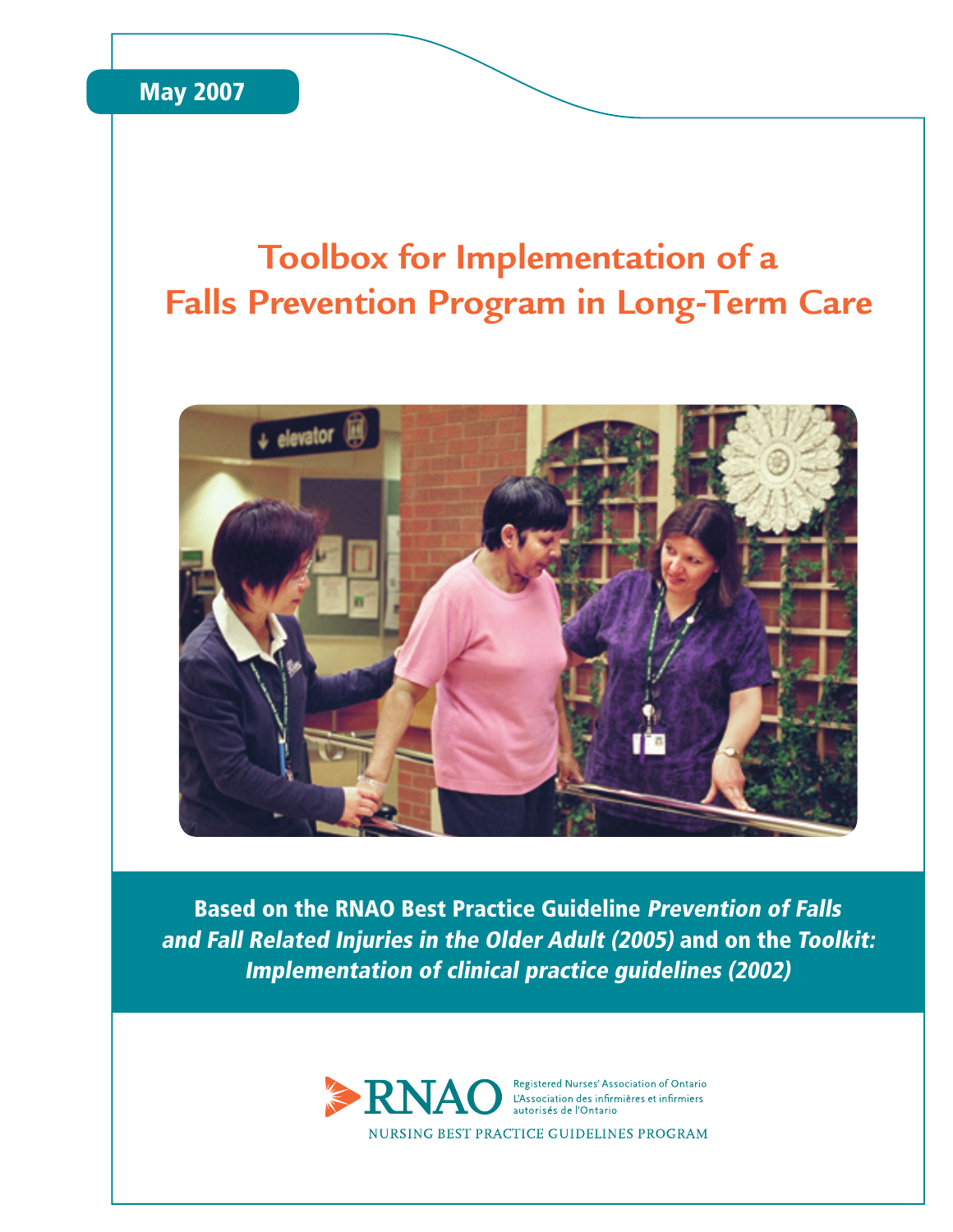## **TABLE OF CONTENTS**

 $\overline{\mathbf{1}}$ 

Pages

| How will the Toolbox assist you in your efforts to prevent falls in the long-term care home? |  |
|----------------------------------------------------------------------------------------------|--|
|                                                                                              |  |
|                                                                                              |  |
|                                                                                              |  |
|                                                                                              |  |
|                                                                                              |  |
|                                                                                              |  |
|                                                                                              |  |
|                                                                                              |  |
|                                                                                              |  |
|                                                                                              |  |
|                                                                                              |  |
|                                                                                              |  |
|                                                                                              |  |
|                                                                                              |  |
|                                                                                              |  |
|                                                                                              |  |
|                                                                                              |  |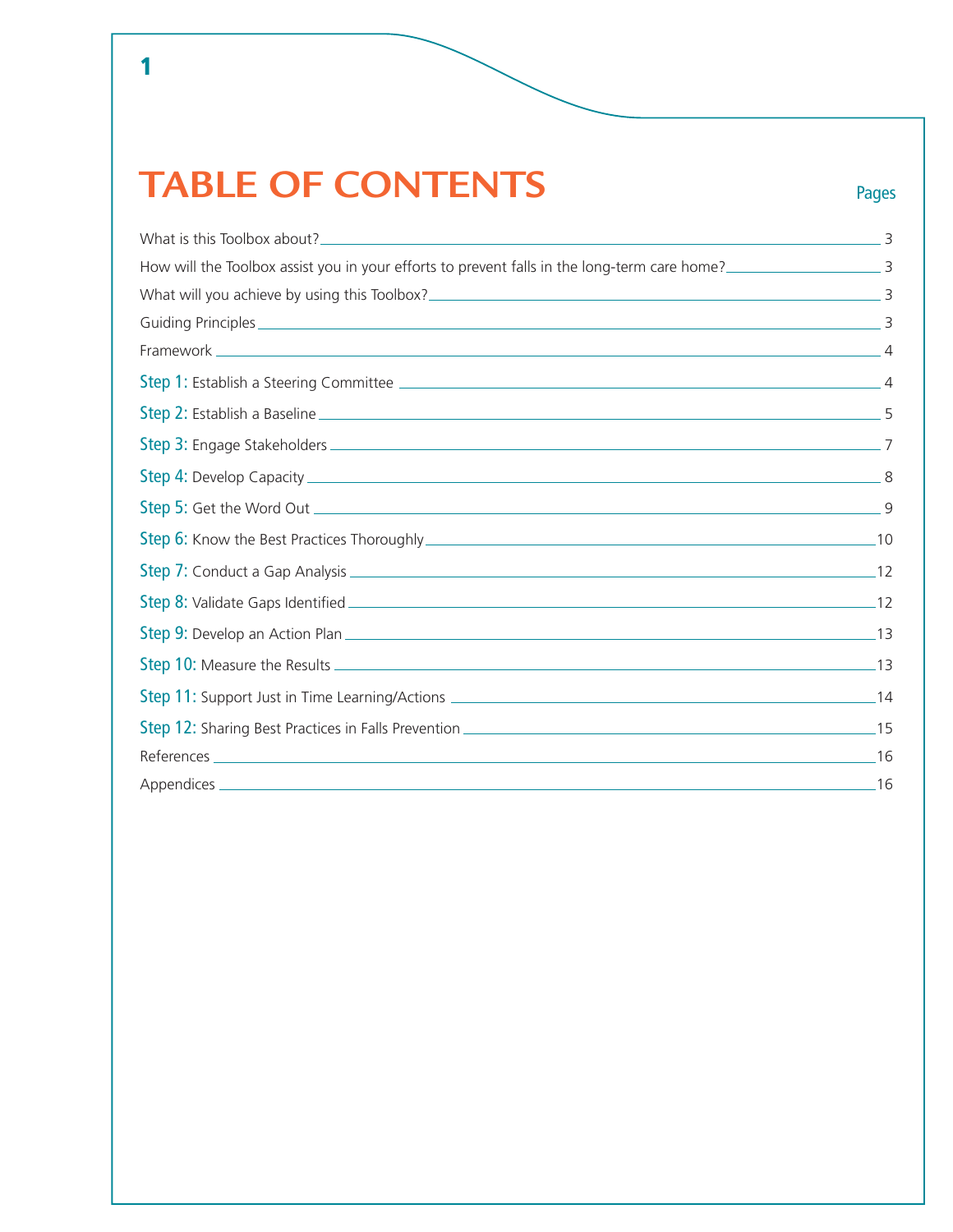## **Toolbox for Implementation of a Falls Prevention Program in Long-Term Care**

#### What is this Toolbox about?

The aim of this Toolbox is to provide assistance to individuals and organizations in establishing a robust resident falls prevention program on their resident care unit or across their entire long-term care home. The Toolbox can be used to set up a new program or enhance your existing falls prevention approaches. The centerpiece to the falls prevention program is the implementation of the RNAO best practice guideline *Prevention of Falls and Fall Related Injuries in the Older Adult.*

#### How will the Toolbox assist you in your efforts to prevent falls in the long-term care home?

The Toolbox is designed in a step by step method to assist individuals and/or groups leading the efforts to implement a resident falls prevention program. Long-term care homes are often familiar with best practice guidelines or are able to access the practice guidelines but may have difficulty in implementing an approach wherein best practices are consistently used to prevent falls and/or fall related injuries.

An example of a fictional long-term care home will be used throughout the Toolbox as a case-study to provide a practical demonstration of how each step in the Toolbox can be executed. The example is based on a compilation of lessons from a number of homes.

#### What will you achieve by using this Toolbox?

This Toolbox will help you acheive:

- a) A systematic process for the prevention of falls & fall related injuries.
- b) A demonstrated decrease in falls and fall related injuries in your long-term care home.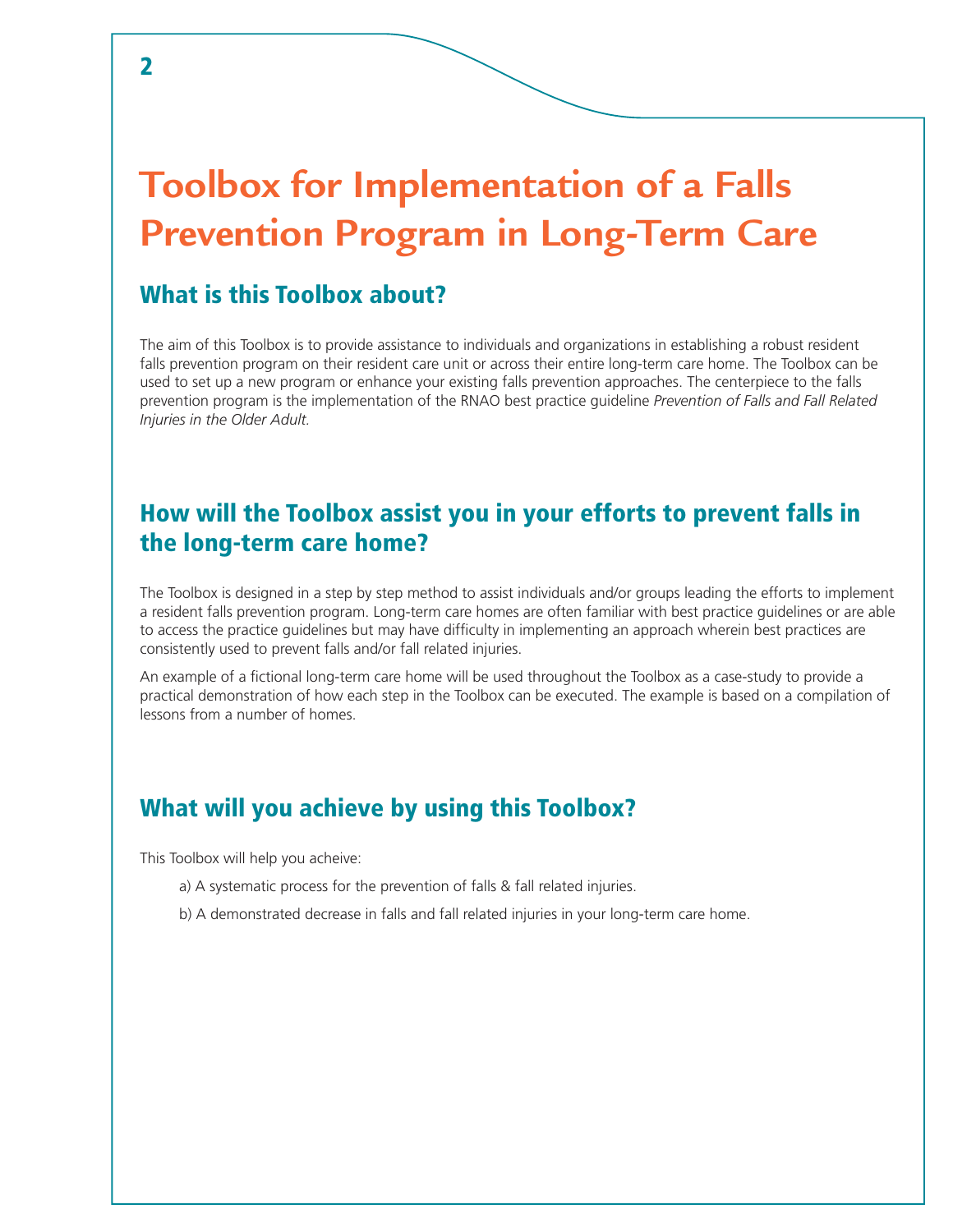#### Guiding Principles



#### Recommendation 1 from the BPG Client Centered Care

Nurses embrace as foundational to client centred care the following values and beliefs: respect; human dignity; clients are experts for their own lives; clients as leaders; clients' goals coordinate care of the heath care team; continuity and consistency of care and caregiver; timelines; responsiveness and universal access to care. These values and beliefs must be incorporated into, and demonstrated throughout, every aspect of client care and services.

The Toolbox is based on four key principles informed by the experiences of a number of organizations that have successfully implemented the RNAO best practice guidelines.

These principles are:

- a) Resident centred care philosophy is foundational to any falls prevention strategy.
- b) All staff, residents, their families, all departments and management have a role in falls prevention.
- c) A team based approach is very important to the success of the program with all team members having a valuable role in prevention.
- d) Organizations must appreciate that resident falls are a key issue to be addressed by long-term care homes. Until there is a demonstrated need, it is difficult to secure organizational commitment to change.



The Healthy Work Environments guideline *Collaborative Practice Among Nursing Teams* was developed to assist nurses, nursing leaders, other health professionals and senior management teams to enhance positive outcomes for patients/clients, nurses, and the organization.

This BPG identifies:

- best practices that effectively address collaborative practice/teamwork; and
- the organizational culture, values, relationships and the structures and processes required for developing and sustaining effective nursing teamwork.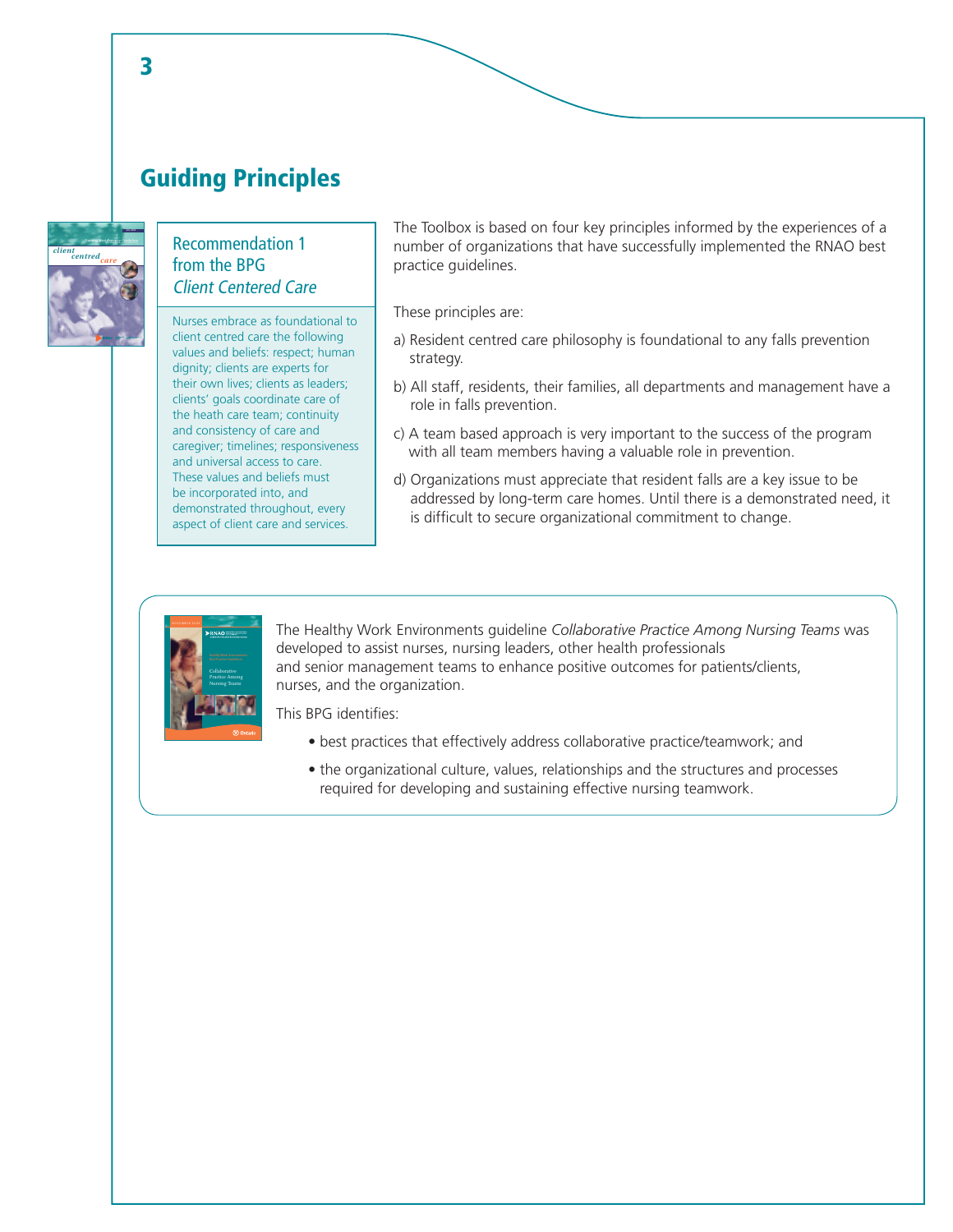#### Framework

12 Steps on the road to success in falls prevention:



#### Case Study

The setting is a 250 bed long-term care home, in a large urban city in Ontario, Canada. The home has a long standing reputation for quality care in the community and has been cited for excellence in leadership. The leadership in the home along with their quality management committee believe that the organization can do better in preventing resident falls in their home. They had previously become aware of the RNAO guideline on falls prevention and wondered if this resource might assist their efforts.

As they began their discussions and planning, they identified a need for proper planning and the need to address falls prevention using a-long term approach. They could sense that this issue was not going to be resolved quickly nor would the approach be a simple solution.

#### 4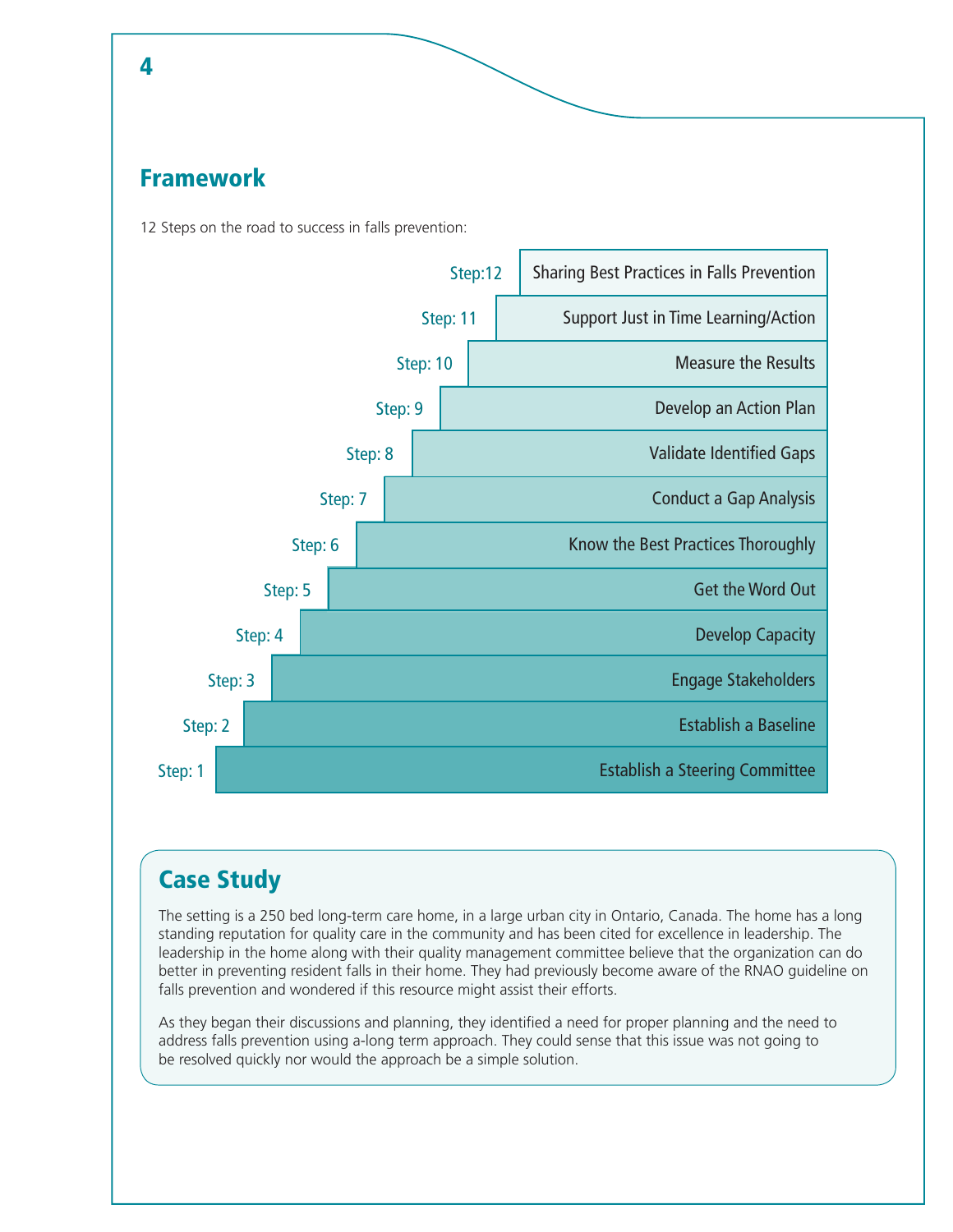### **Step 1: Establish a Steering Committee**

#### What do you need to do to begin?

Establishing a steering committee, team, taskforce or working group will help you develop an action plan that is appropriate for your organization. Having other individuals who share your objectives will allow you to support each other, in terms of sharing activities as well as encouraging each other.

Before you begin, each member of the steering committee should review this Toolbox and as a team adopt, adapt or modify the Toolbox to meet your organization's culture and your team's consensus.

The following is a checklist to assist you in establishing a steering committee/team:

- $\Box$  Who has the authority in your organization to formalize such a team?
- $\Box$  Who will assist in establishing such a team?
- Who will be appropriate individuals for the team?
- $\Box$  What will the terms of reference look like for the team?
- How will the team members be recruited?
- Who will chair the team?
- When will the team start meeting?

#### Case Study

The Director of Care (DOC) and Administrator discussed the need for a steering committee for improving practices on falls prevention. After discussing the possible mandate of the team and potential members, the two leaders felt that their existing quality management committee should undertake this project and act as the steering committee. They also felt that additional membership should be added for the purpose of this project.

At the next meeting of the quality management committee, the DOC presented the project and proposed that the committee take on the planning and oversight of the falls prevention project. The committee members felt that this was within their mandate and that a focused approach to a quality improvement project would actually help their committee members feel they had something valuable to work on. They also agreed on the proposal to add additional members.

The committee discussed the need to address falls prevention across their home – although they did not know how this would be received by all the units. To start, they invited one staff member from each discipline (RN, RPN, PSW, housekeeping, dietary, recreation, physiotherapy, pharmacist). There was a physician already on their committee and the committee felt that another physician was not needed at this time.

Several committee members took on the task of drafting the terms of reference for the steering committee role and presented these for discussion at their next meeting.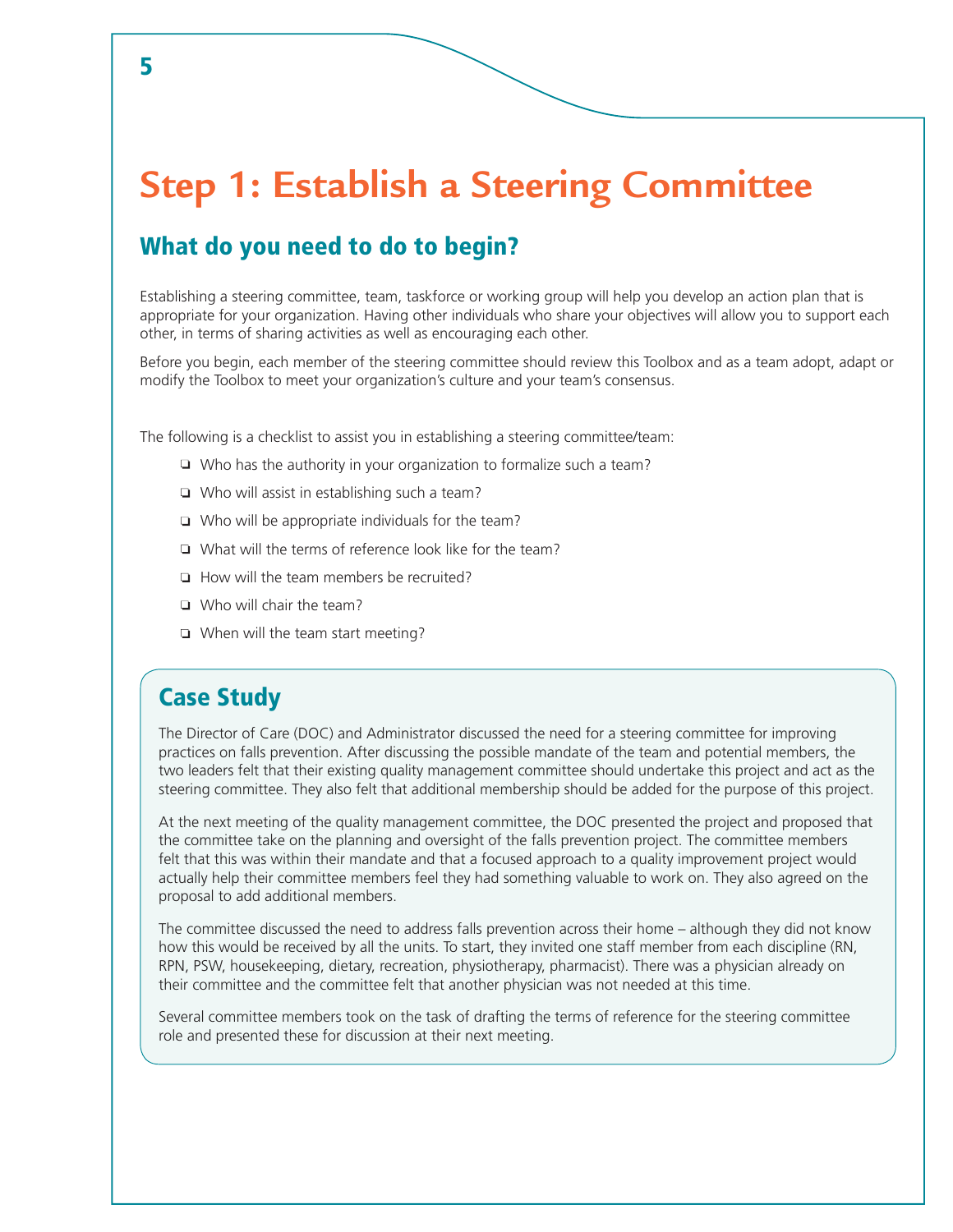### **Step 2: Establish a Baseline**

### Assessing the need for change

Once a steering committee is established, it is important to understand how significant the problem of falls is in your long-term care home. Getting a current baseline plus any historical trends is important. This will help the steering committee evaluate whether your falls prevention attempts are making any difference. Using baseline information will help get staff buy-in to prevention interventions, and ongoing data will provide concrete feedback on the impact of the interventions in preventing falls.

The following are therefore reasons for establishing a baseline:

- To understand how big the problem is.
- To raise awareness of the issue with stakeholders.
- To get buy-in from staff.
- To help to evaluate the impact of falls prevention strategies or interventions.

If you don't already have a database or a method for collecting resident fall information, the following is a checklist that will help:

- Are you collecting any fall information in MDS or other reporting system?
- Do you have incident or occurrence reporting?
- $\Box$  Does the data on falls get collated? If so, have you seen any reports?
- □ What type of data is collected?
- $\Box$  Is the available data adequate? Will you need to modify the current system of collecting information? Will you need to develop a new system?



*Nursing Best Practice Guideline Shaping the future of Nursing Prevention of Falls and Fall Injuries in the Older Adult*

#### IT IS VERY IMPORTANT TO ESTABLISH THE BASELINE BEFORE YOU START ANY IMPLEMENTATION WORK.

Falls can be measured in different ways and therefore it is important to ensure you have a consistent definition that is used by staff, and that the data is collected accurately. Some examples of falls information that organizations should collect are as follows:

- All residents who come to rest inadvertently on the ground or floor or other lower level (RNAO, 2005).
- Falls may be observed or unobserved it is important to collect both but to distinguish between the two.
- A history of falling (repeat falls) puts a resident at higher risk and therefore, collecting all falls per resident is important.
- It is also important to collect falls with or without injury.
- It is also important to distinguish the severity of the fall. There are no standards on this; however, minor injury would include scrapes, bruises; moderate may include gashes, sprains; severe may include fracture, and even death.

See pages 38-39 of the RNAO guideline , Prevention of Falls and Fall Injuries in the Older Adult, for a complete list of indicators to consider for the baseline data collection.

6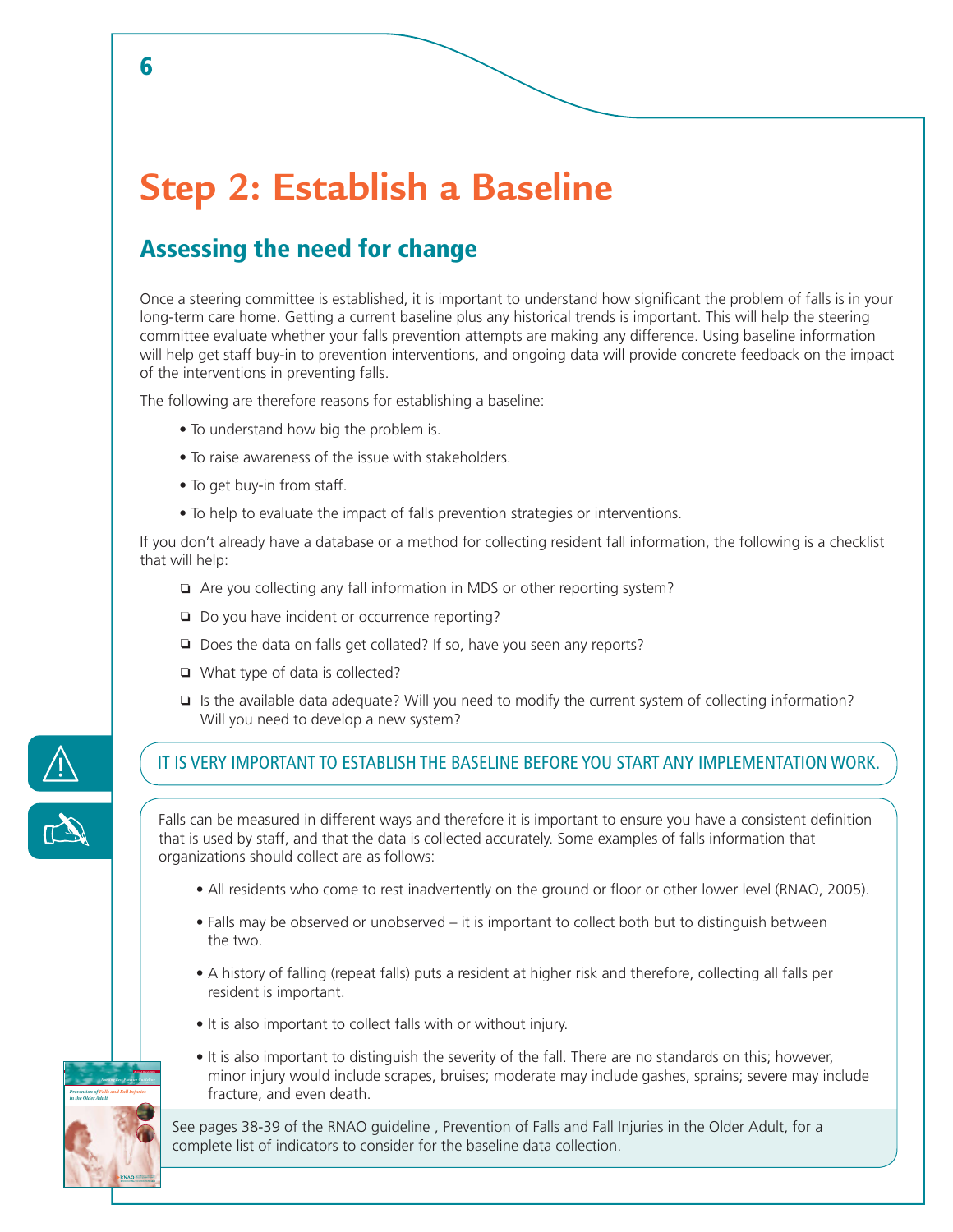#### Case Study

The Steering Committee discussed the need to obtain baseline data. After reviewing the type of data that were already collected in the home, the team decided that they needed some external assistance. Most recently, the DOC had engaged a professor at a nearby University to mentor one of the registered nurses. The DOC felt that this professor may have some expertise to support their efforts. The professor was invited to assist and the response was an enthusiastic "yes".

With the help of an external resource, the long-term care home established a set of indicators for data collection. A simple Excel database was established and two staff members – a RN and a RPN were trained to use the database; a ward clerk was instructed to enter data. Since the home was establishing a new database, they felt they had the freedom to collect a lot more detail than they would have if they had used their existing sources. Therefore, they collected information such as date, time of day of fall, location of fall, what was occurring at the time of the fall, as well as other information discussed in the guideline.

The database became a very important part of the falls prevention program. When the team got together to discuss a resident after a fall had occurred, the data in the database – especially trended data for the resident became important information to review. The team found that one resident was having repeat falls at a certain time of day. It was determined that the cause of the fall was the need for the resident to be toileted. The PSW changed her order of residents to toilet and the falls experienced by the resident disappeared. These types of experiences reinforced the need to maintain a detailed and accurate database but more importantly, the use of the data for planning the care of the resident.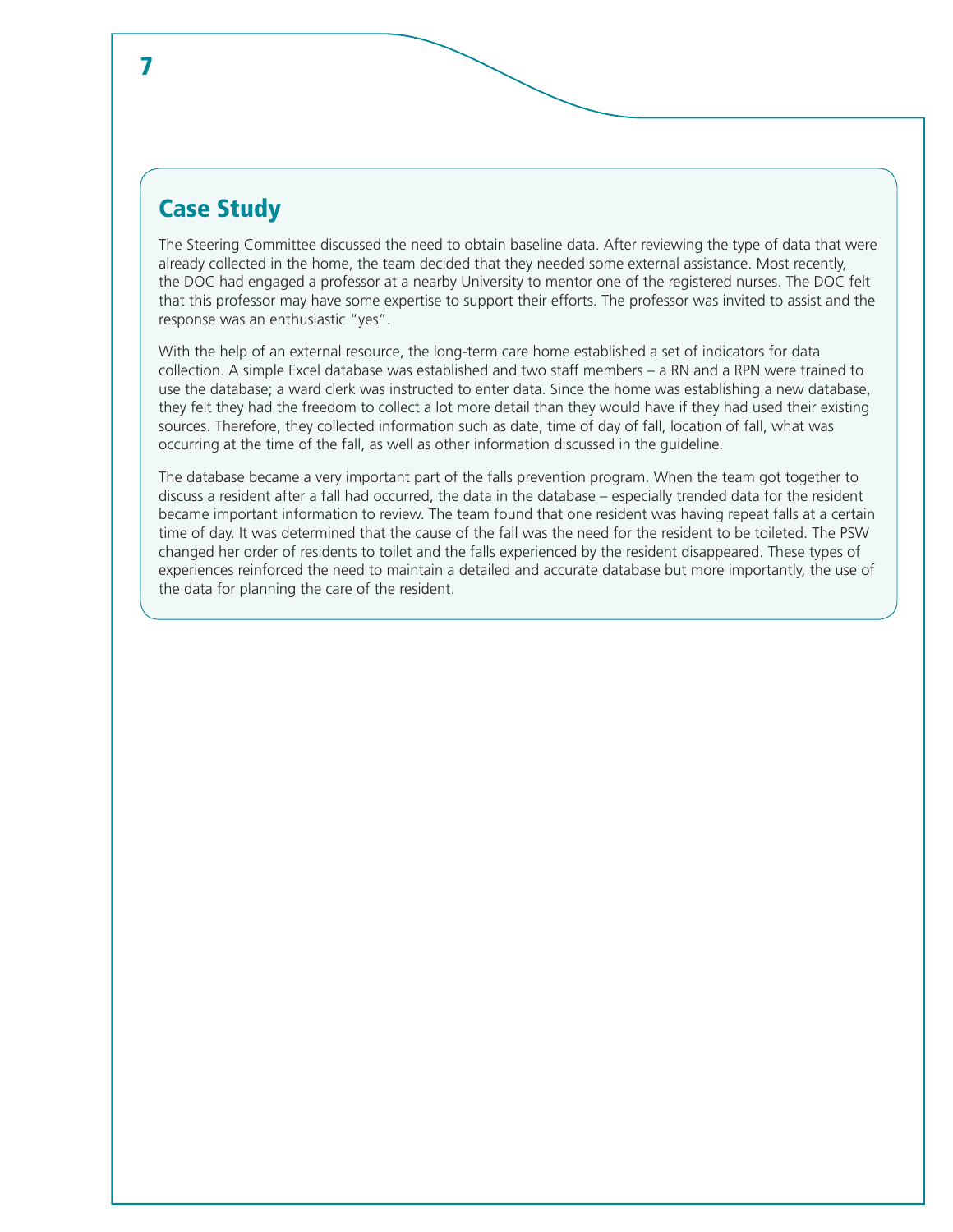### **Step 3: Engage Stakeholders**

#### Who is interested in this issue?... Who is/will be affected?

Use the following checklist to make sure you have this step covered:

- Do you have access to the RNAO *Toolkit: Implementation of clinical practice guidelines* (2002) If not, you can access it on-line at www.rnao.org or order a hard copy of this resource on-line on the same website. Worksheets are provided on a CD with the hard copy of the Toolkit.
- $\Box$  Did you access the worksheet to define, select and engage stakeholders? If not, sample of this is provided in Appendix A.
- Have all stakeholders that may be impacted or affected been informed, engaged or otherwise addressed in the plan for falls prevention?

Involving people who are affected by any change process is important for several reasons: to understand their perspective and include this in planning consideration, to get them to "own" the issue and participate in making it better, to address issues of potential resistance to change or barriers to change.

The RNAO *Toolkit: Implementation of clinical practice guidelines* (2002) has a chapter on identifying, selecting and engaging stakeholders in the change process. See Appendix A for a worksheet that you can use to work with stakeholders.

To have an effective falls prevention program, a multi-faceted strategy needs to be used and this means that the number of potential stakeholders can be large. Not all stakeholders need to be engaged at the same time or in the same manner. Some may be involved in the steering committee, others in preparing for the baseline database, others may be involved in planning educational material, documentation tool changes, or just to provide feedback and consultation. It is important to create an inclusive environment where people feel they have had meaningful input in the planning process, decision-making process and change process.

One group that is often excluded are the residents themselves and/or their families and loved ones. Residents and families may be concerned about falls intervention strategies if they are not involved, if they have not been provided with simple and adequate information and if they don't understand the reasons for the interventions. For example, if the level of strength training exercise is increased and is tiring the resident, the resident and family may not be happy; or if the side rail of the bed is left down (minimal restraint), family may think it is unsafe.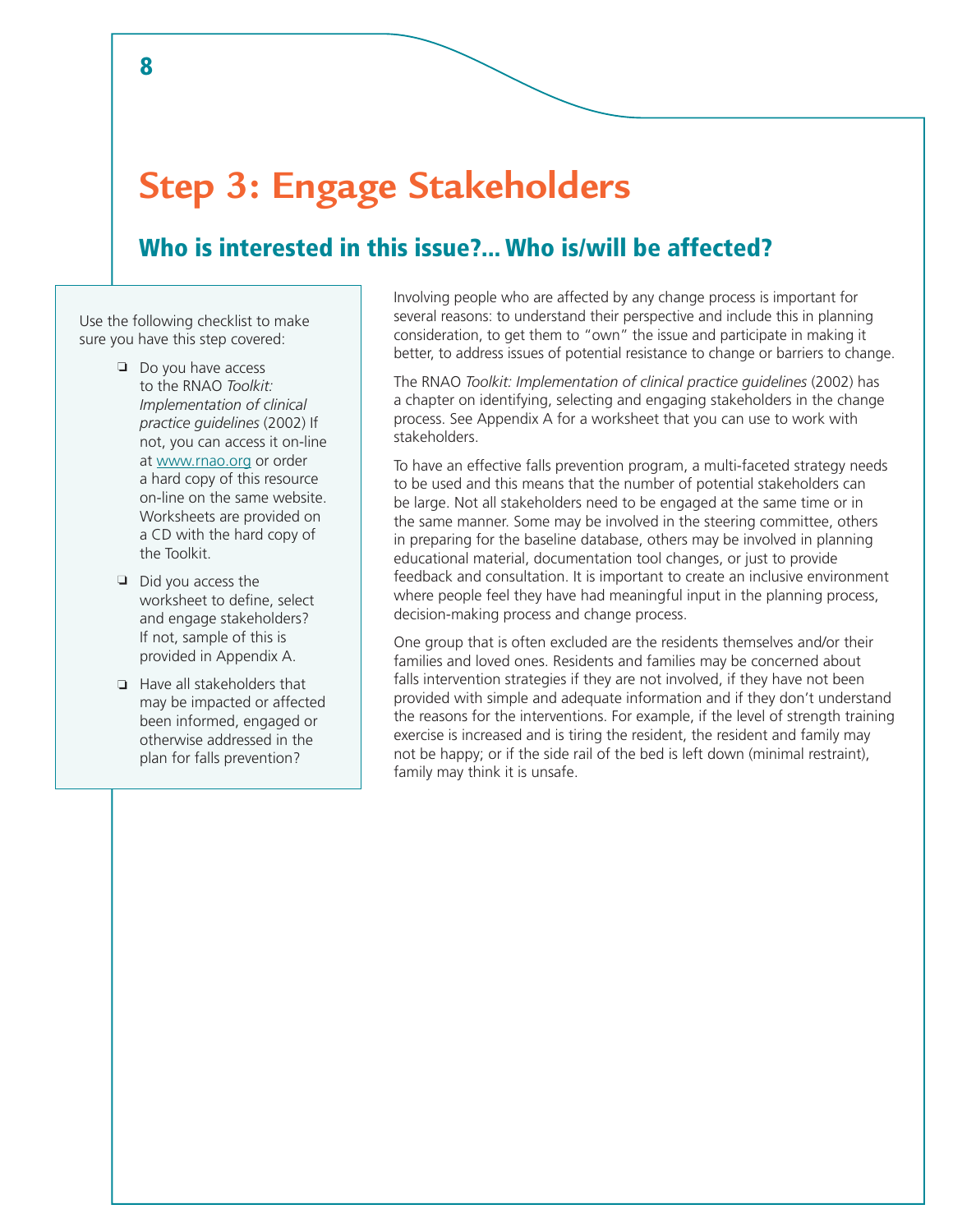#### Case Study

The Steering Committee was familiar with the RNAO Toolkit as several of its staff had recently attended the RNAO Best Practice Champions Network orientation workshop. Several hard copies of the Toolkit were available in the home. One of the Champions was asked to facilitate a session with the committee members using the worksheet. As a result of this work, the following key stakeholders were identified as high influence and high support: Resident's Council, Families of Residents, Administrator, DOC and the Best Practice Champions. The following stakeholders were identified as high influence but currently could not provide adequate support: Physician, Pharmacist, Physiotherapist, some of the RNs and RPNs. In order to maintain those who were already providing high support, the Steering Committee devised ways of ensuring they were kept informed and, where possible, were involved in providing feedback to the committee.

In order to harness support from those who were of high influence but low support, an extensive set of strategies were developed:

- Involving stakeholders in the Steering Committee in an active manner.
- Engaging the physiotherapist to do some of his own research on whether Tai Chi or other types of strength training would be better than the current interventions.
- Increasing the time available to the Pharmacist and using this time on a flexible basis for post fall debriefing meetings.
- Providing a presentation on the baseline falls data to RNs, RPNs and PSWs to have them identify areas of concern.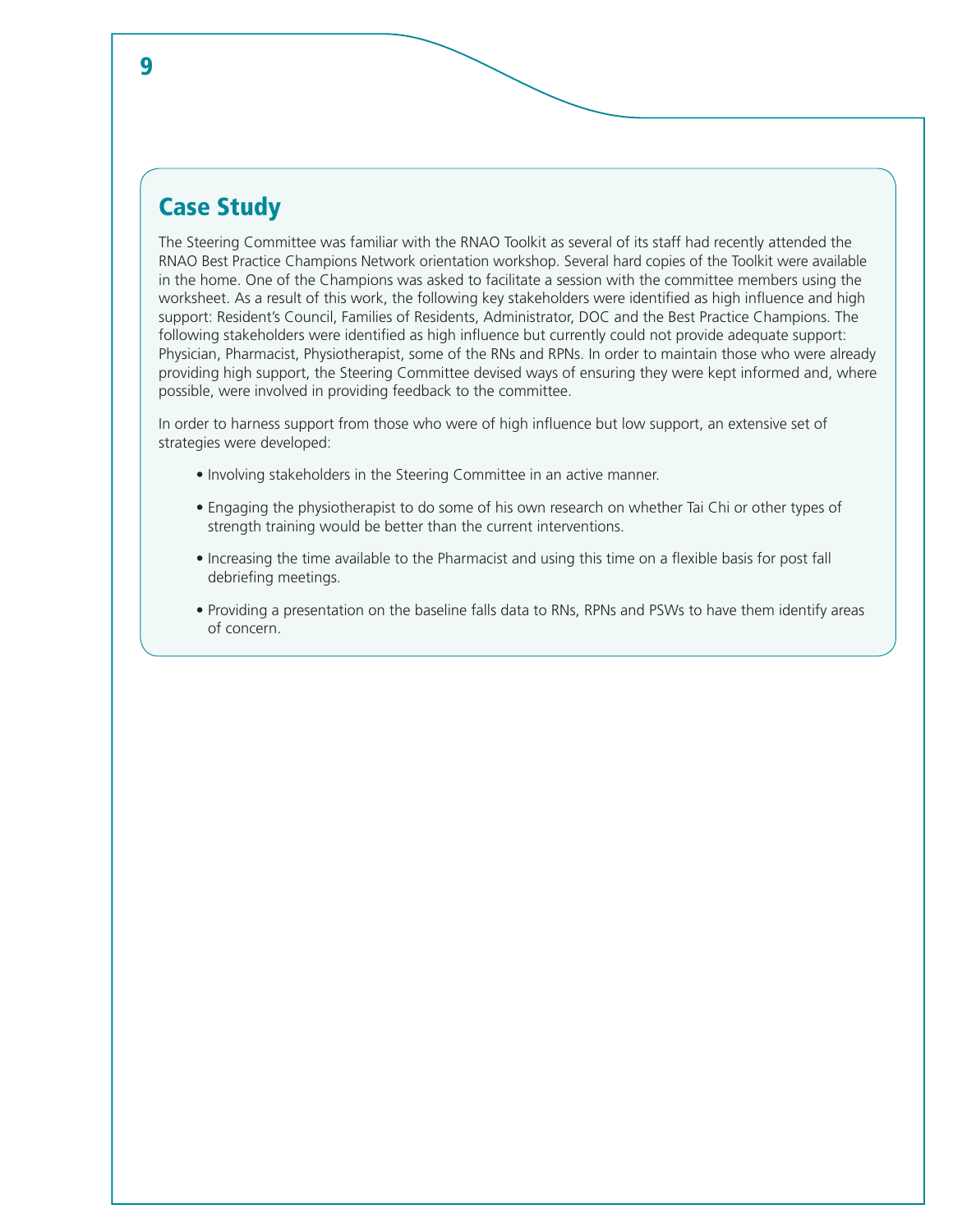## **Step 4: Develop Capacity**

One of the benefits of any change process is the opportunity to develop additional skill sets and capacity in an organization. These skill sets will not only help with the falls prevention project but with other change initiatives of similar scope. Some of the areas for skill development include:

- Evidence based practice understanding levels of evidence, developing the ability to search for research or existing clinical practice guidelines, knowing how to assess for quality practice guidelines, etc.
- Networking with external peers and/or other organizational members identifying who has implemented falls prevention programs, how they have implemented, developing ways in which to collaborate or share best practices, etc.
- Improved understanding of how to prevent falls increasing the repertoire of strategies based on the RNAO guideline on falls prevention.
- Understanding and managing the change process.
- Developing greater skill sets in knowledge translation, transfer, implementation and sustainability.

Some of the ways the above types of capacity development can occur in Ontario include:

- Involving the Best Practice Long-Term Care Coordinator to assist in identifying other organizations that have implemented the falls guideline, identifying other research and guidelines, etc.
- Taking advantage of government initiatives such as the Late Career Initiative, Nursing Education Initiative funding, New Graduate Guarantee Initiative, RNAO Advanced Clinical Practice Fellowship, RNAO Best Practice Champions Initiative, etc.
- Hosting a Best Practice Champions open house to share implementation successes and challenges for the falls guideline.
- Contacting members of the RNAO Falls guideline expert panel or other experts to assist in mentoring, leading round table discussions, etc.

#### Case Study

The Administrator and DOC of the long-term care home had started capacity development activity for several years with other initiatives. They had taken advantage of almost all of the available provincial initiatives including having five Best Practice Champions identified, trained and involved in various working groups. One of the Champions had been supported and mentored using the funding available from the Advanced Clinical Practice Fellowship. She took the lead in working with the University Professor in establishing and using the falls database. The Champion also prepared short, 15 minute in-service content geared towards discussing the best practice recommendations and challenges faced by the front line staff in falls prevention.

Several nurses were involved in the late career initiative. One of the nurses assisted in supporting falls risk assessment coaching and developing intervention plans individualized for each high risk resident. This hands-on type of coaching was found to be very successful and staff appreciated the "problem-solving" approach and support.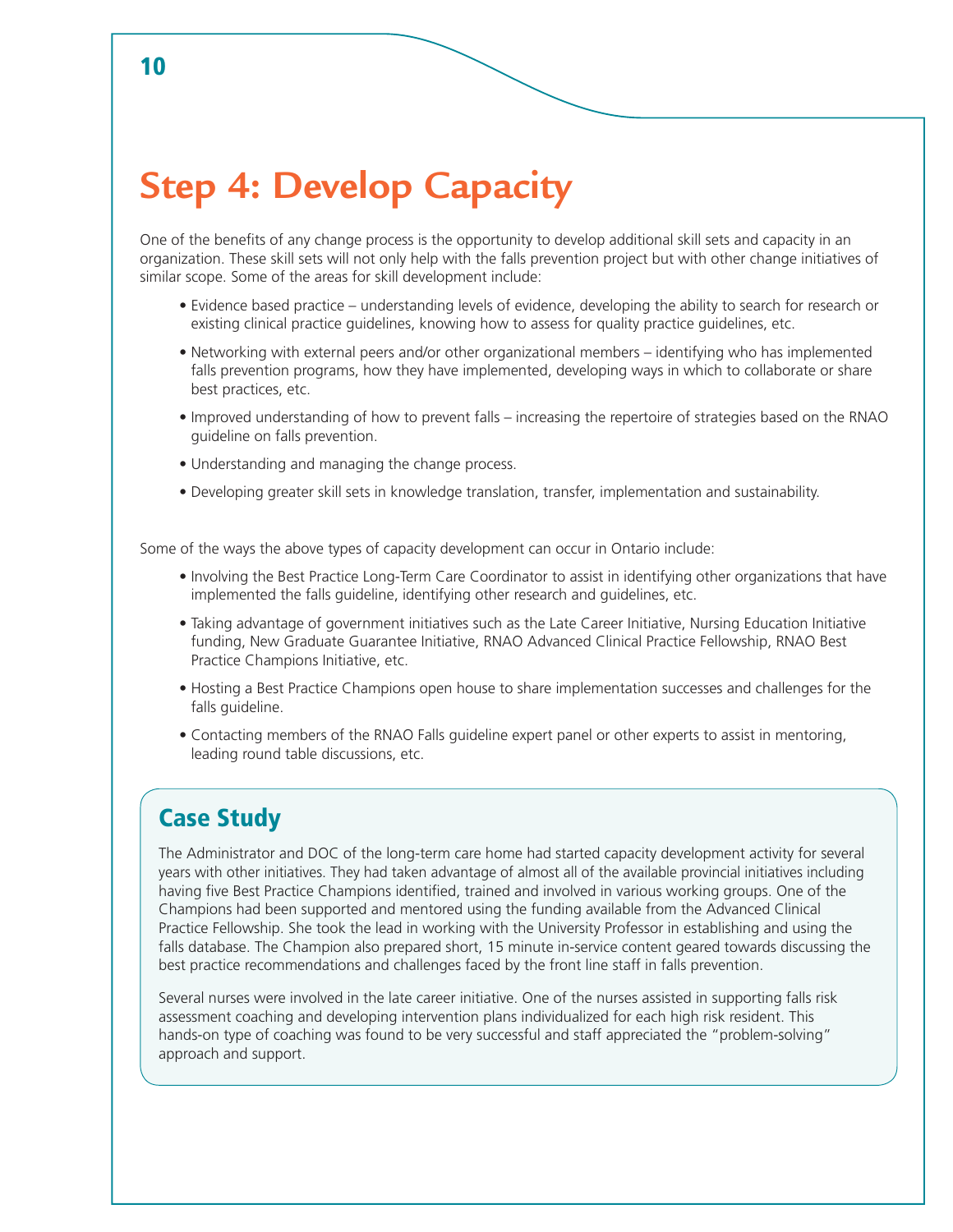### **Step 5: Get the Word Out**

### How to let everyone know about the issue and what is being done about it.

Creating a visible and high profile initiative allows staff, residents and family members to recognize the importance of the initiative and demonstrates that the home is putting a concerted effort towards resident safety. Establishing a written communication plan ensures that this activity does not get forgotten or addressed in a haphazard manner.

Communication channels can be as diverse and varied as resources and creativity will allow. Some examples are as follows:

- Launch party organized to share the commencement of the initiative. A short presentation to staff, residents, volunteers, families, etc can help to send the message that resident falls prevention is everyone's business.
- Logo, tag line, or some feature associated with the falls prevention initiative can be used consistently throughout the roll-out of the initiative. This gives instant visibility to the project.
- Newsletter internal or chain newsletter gives profile to the initiative, and allows you to share positive results and/or lessons learned.
- Community newspaper highlighting the event. Local papers are often interesting in these types of human interest stories.
- Posters with key falls prevention messages this allows the project to gain visibility and to cue staff and others on specific interventions. e.g. reminding everyone that a history of falls puts the resident at high risk for a repeat fall.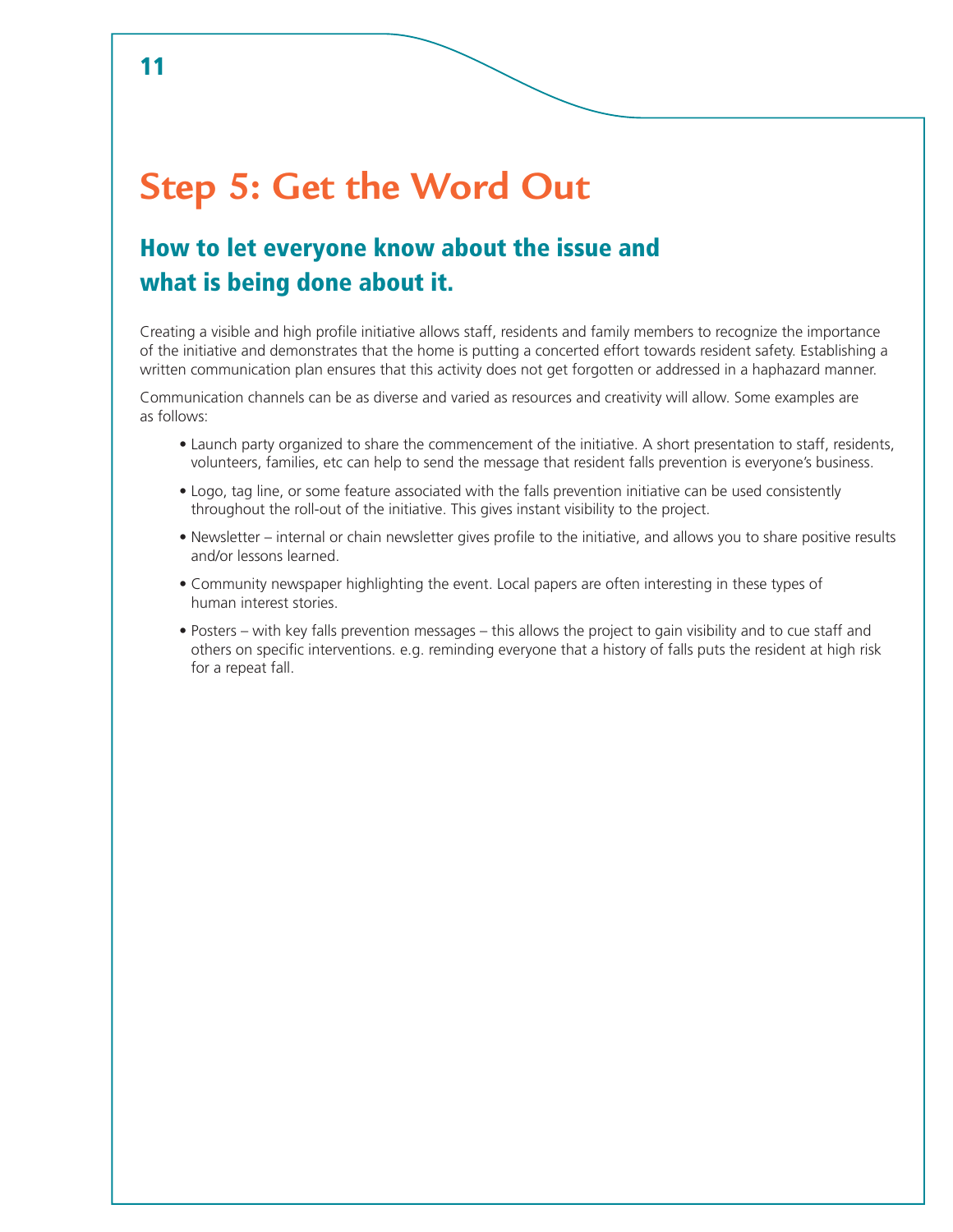### Case Study

The Steering Committee, with help from a volunteer public relations specialist, put together a communication plan using the following template. The following is a sample to demonstrate the use of the template and an example.

|                | Goal: Ensure residents, their families, staff and visitors are aware of home's strategic focus on<br>resident safety; specifically, the Resident Falls Prevention Project |                           |                                                                                                                       |                                        |                       |                 |  |  |
|----------------|---------------------------------------------------------------------------------------------------------------------------------------------------------------------------|---------------------------|-----------------------------------------------------------------------------------------------------------------------|----------------------------------------|-----------------------|-----------------|--|--|
|                | <b>Key Message</b>                                                                                                                                                        | <b>Target</b><br>Audience | Communication<br><b>Strategy</b>                                                                                      | <b>Materials</b><br><b>Needed</b>      | <b>Responsibility</b> | <b>Timeline</b> |  |  |
| 1              | Falls prevention<br>is everyone's<br>business                                                                                                                             | AlI                       | Poster<br>campaign<br>Internal<br>Newsletter<br>Community<br>Local Paper                                              | HR, design<br>work, paper,<br>printer. |                       |                 |  |  |
|                | Goal: Staff are aware of the progress and impact of their extra attention to falls<br>prevention interventions.                                                           |                           |                                                                                                                       |                                        |                       |                 |  |  |
| $\overline{2}$ | Results of the<br>latest falls data                                                                                                                                       | All staff                 | Small group<br>meetings to<br>discuss the<br>latest data<br>Display of<br>results in the<br>main lobby of<br>the home | HR, poster<br>presentation             |                       |                 |  |  |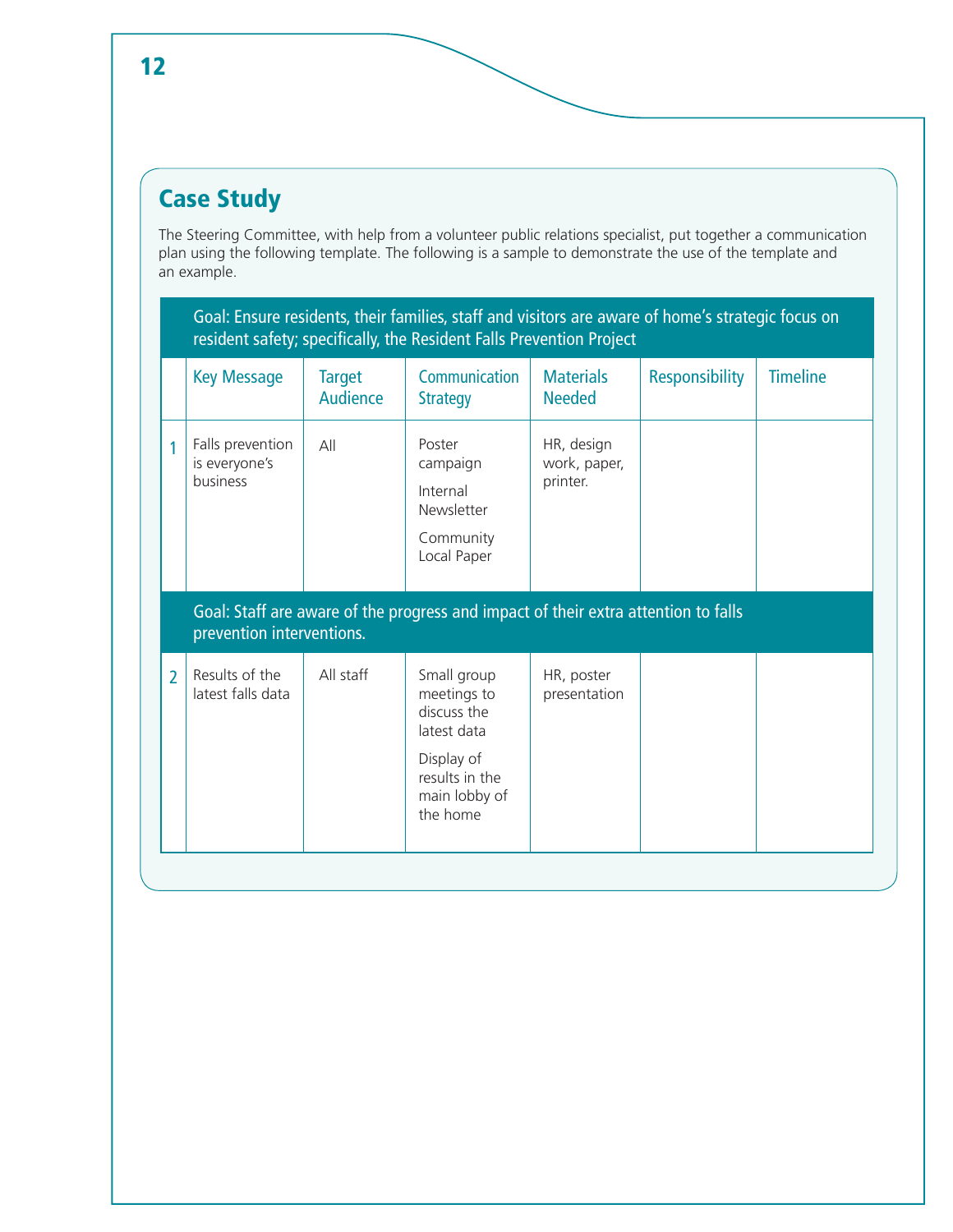# **Step 6: Know the Best Practices Thoroughly**

#### What is the best practice?

When implementing any best practice guideline, it is crucial that a close and thorough review of the recommendations made in the guideline occur. Although this is listed as Step 6 here, it can be performed much earlier.

Use the following checklist to ensure your home has done a thorough review:

- $\Box$  Access the best practice guideline one copy for each member of the working group, steering committee and at minimum one copy for each unit in the home. Although the guideline can be downloaded, it may be more impactful if a printed copy is presented to the team.
- $\Box$  Each person in the working group should read the recommendations and the evidence supporting the recommendations – at first on their own and then discuss the recommendations as a group. This way, everyone in the working group has a clear understanding of the best practices and can obtain clarification where needed.
- $\Box$  Where there are questions that can not be addressed within the working group, it may be necessary to contact RNAO or another expert in the field. You may need to access some of the articles referenced in the guideline to get a more thorough understanding of the evidence.
- $\Box$  It is important to start making notes on which recommendations you feel your organization has already implemented, which recommendations it could improve on and which recommendations are not in place at all. This will be an important exercise later when you assist your home to conduct a "gap analysis".

### Case Study

The Steering Committee formed a working group of four individuals to closely read the entire guideline and make a presentation to the rest of the steering committee about their understanding of the guideline at their next meeting. They were also asked to present on which recommendations the home should implement and why.

The working group was fortunate that they had already been given a copy of the falls guideline and they decided to individually review the guideline and then meet to discuss their thoughts. At their first meeting, they identified that although their home did follow most of the recommendations in the guideline, they had concerns about the following:

- They were unsure of how consistently the recommendations were being followed.
- There was no consistent way of assessing residents for risk of falling.
- There was no way of flagging residents who were at higher risk of falling. The working group felt that most residents would be considered at high risk if they used some of the existing fall risk assessment tools. This was raised as a major concern and required some expert input.
- There were also concerns raised in terms of availability of the pharmacist to assist in reviewing medications as well as time to conduct post-fall debriefing meetings.
- The working group felt that the few hip protectors they had were bought several years ago and no one was using these. They wondered if there were better products on the market that would be considered more acceptable by the residents and staff.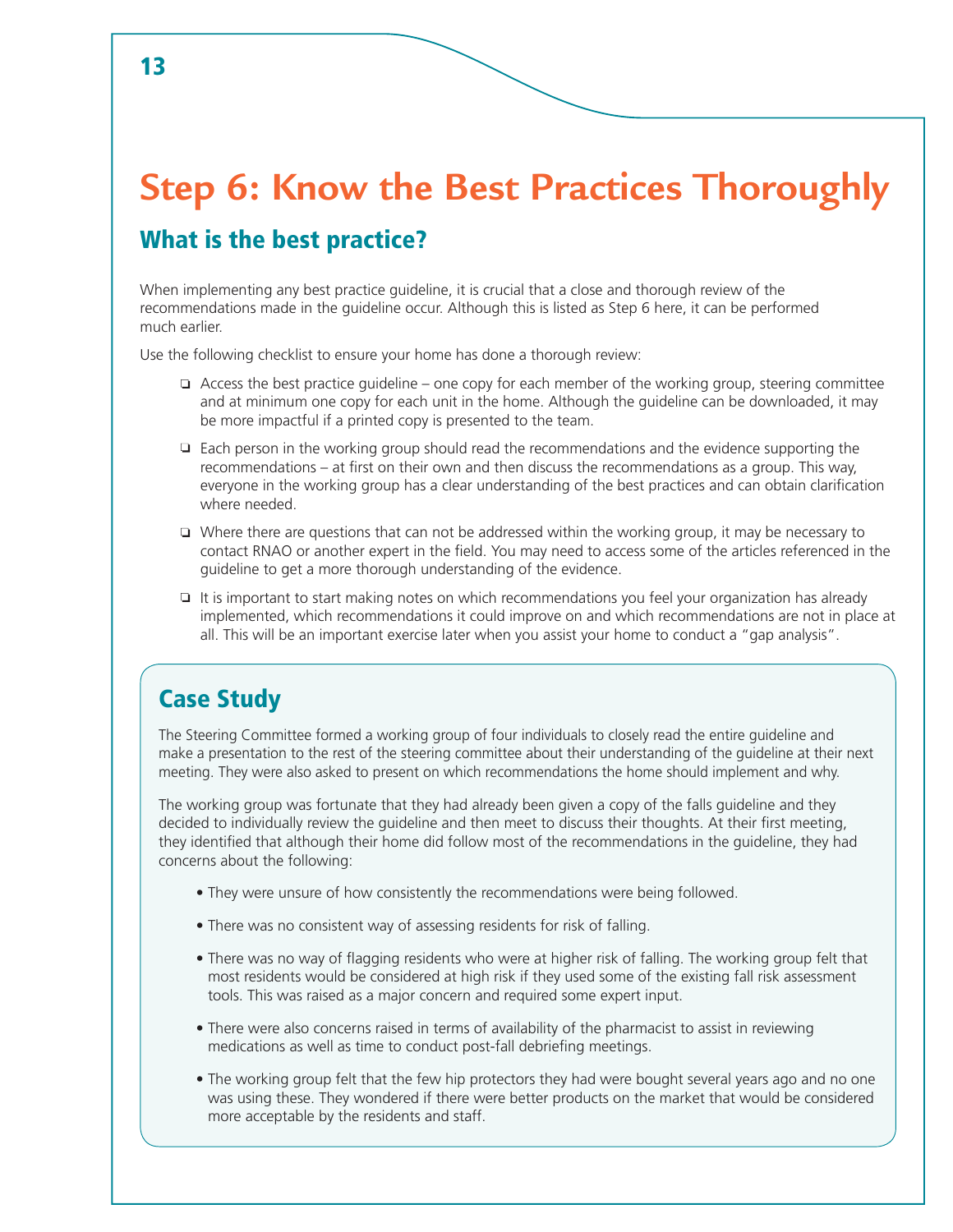### **Step 7: Conduct a Gap Analysis**

#### How does current practice compare to best practice?

This step is often completed at the same time as the review of the best practice guideline. However, the gap analysis should be extended beyond the working group. It is important for staff, residents and others to participate in the gap analysis process so they not only understand the recommendations but also provide their input in the gap analysis and create consensus and a sense of ownership.

There are many ways a gap analysis can be conducted. Here are a few examples:

- □ Use a short paper, on-line, or verbal survey.
- $\Box$  Have short resident/staff mixed meetings or separate meetings to discuss the findings of the working group and then ask for the participants agreement, their thoughts, whether they have additional suggestions, etc.
- $\Box$  Have each unit conduct their own gap analysis this is often important if the units serve very different types of residents and the way care is organized is different.

#### Case Study

The working group decided that they had conducted a fairly good gap analysis when they reviewed the guideline and had their own discussion. They decided each member of the working group would go to different units and have meetings with staff and residents to present their findings from the gap analysis and to get additional input. In order to ensure others were equally familiar with the guideline, a short PowerPoint presentation was developed that each member used to familiarize staff and residents with the best practices.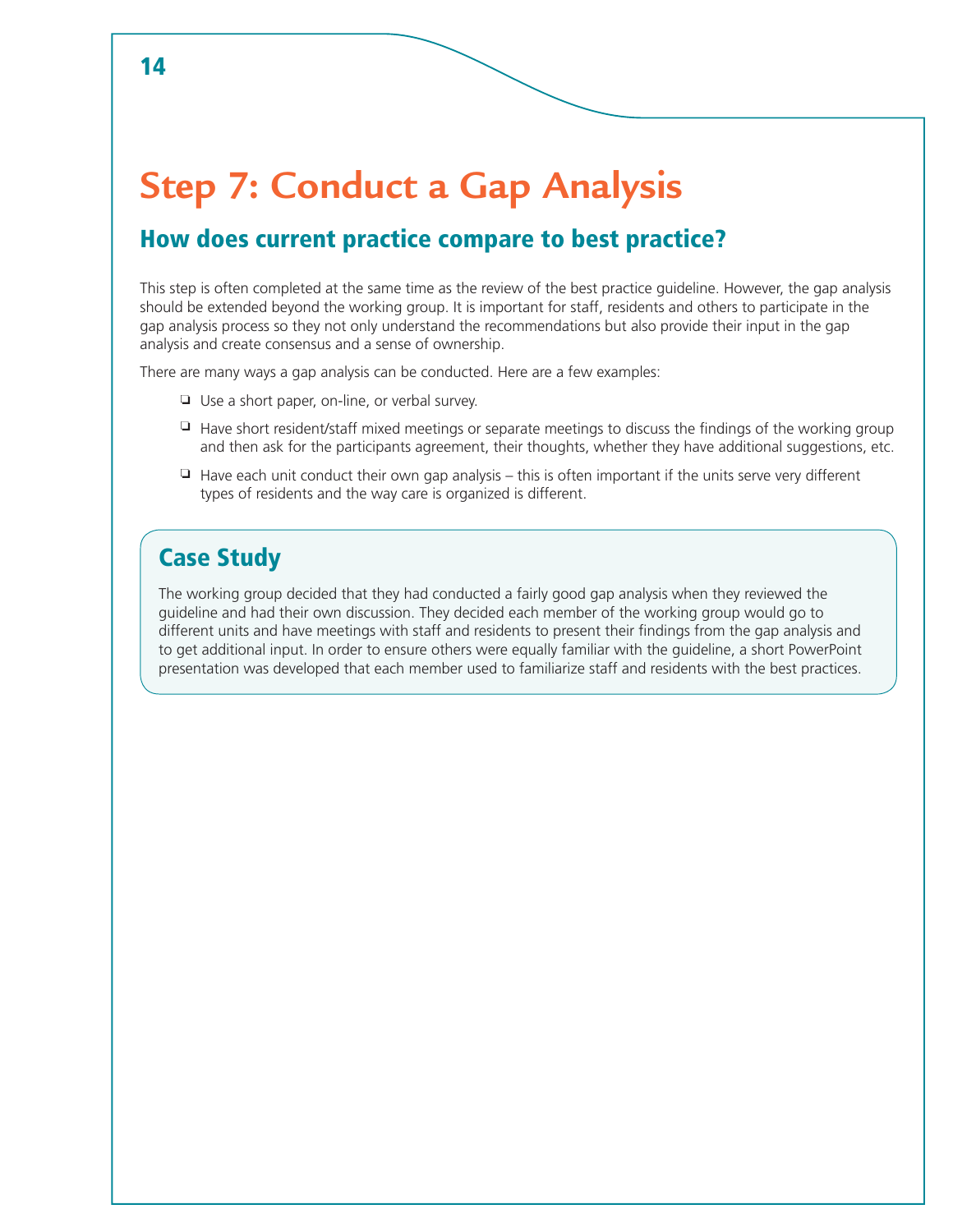## **Step 8: Validate Gaps Identified**

### What do stakeholders think are the gaps? Do they agree on the issues?

Besides front line staff and residents, it is important to ensure that other stakeholders such as the broader Steering Committee and others are engaged in validating the findings from the gap analysis.

#### Case Study

The working group presented to the Steering Committee the findings of their own gap analysis but also the summary of the reactions they received when they had presented at each unit and engaged others in the gap analysis process. Although most of the working group's findings were also echoed by the staff and residents, they found a few important additional findings:

- Staff was not sure how strength training exercises that the residents currently received were different from what the guideline was recommending. They had never thought about Tai Chi and based on the little they knew of it, they felt it would not be appropriate. Nonetheless, they were curious to learn more about this form of exercise and wanted the Physiotherapist to do some research.
- Several units commented that falls were not an issue on their unit and that they would not like to participate. After some discussion, they agreed that if they were shown some data on falls, they might rethink their position.
- Several RPNs were not familiar with how medications can put a person at high risk and asked if they could have more information on this aspect.
- Many of the PSWs commented that they would be afraid of leaving one side rail down in the event the resident rolled over. They wanted to understand better what is considered a restraint and what is not.

The working group members took careful notes of these findings to take away and discuss with the Steering Committee as they created the implementation plan.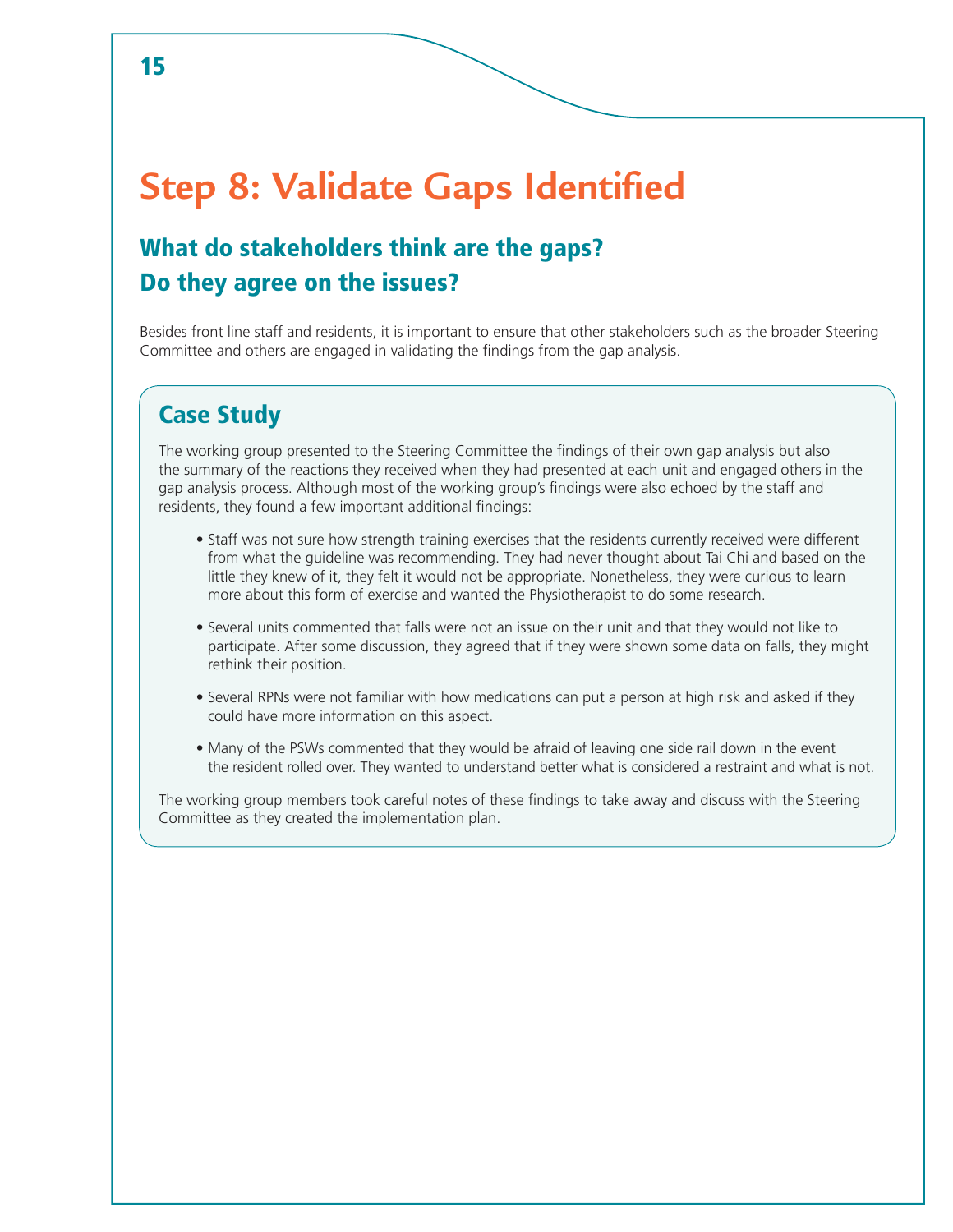### **Step 9: Develop an Action Plan**

### What will be done to address the gaps? What is the time frame? Who will be involved?

As you can see from the above steps, there are many important considerations that could fall through the cracks when creating an implementation plan. It is important that the action plan take into account the gap areas, not only knowledge gaps, but also attitudes, skills, behaviours, materials, areas of the home that need greater attention than others, etc.

Having a written, systematically developed action plan allows for better implementation, focused attention and assurance that due attention has been provided. The plan should be monitored regularly and modified if needed. Consider the adage, "What gets documented, gets done. What is only discussed and not documented, gets forgotten".

### Case Study

The Steering Committee took all the information they had gathered and developed a written action plan. The following is the template they used to document their action plan. They used the RNAO *Toolkit: Implementing clinical practice guidelines* for the template, and to identify interventions that were found to be effective.

| <b>Activity</b> | <b>Target Date</b> | <b>Most Responsible Person</b> | <b>Outcome/ Deliverable</b> | <b>Progress</b> |
|-----------------|--------------------|--------------------------------|-----------------------------|-----------------|
|                 |                    |                                |                             |                 |
|                 |                    |                                |                             |                 |
|                 |                    |                                |                             |                 |
|                 |                    |                                |                             |                 |
|                 |                    |                                |                             |                 |
|                 |                    |                                |                             |                 |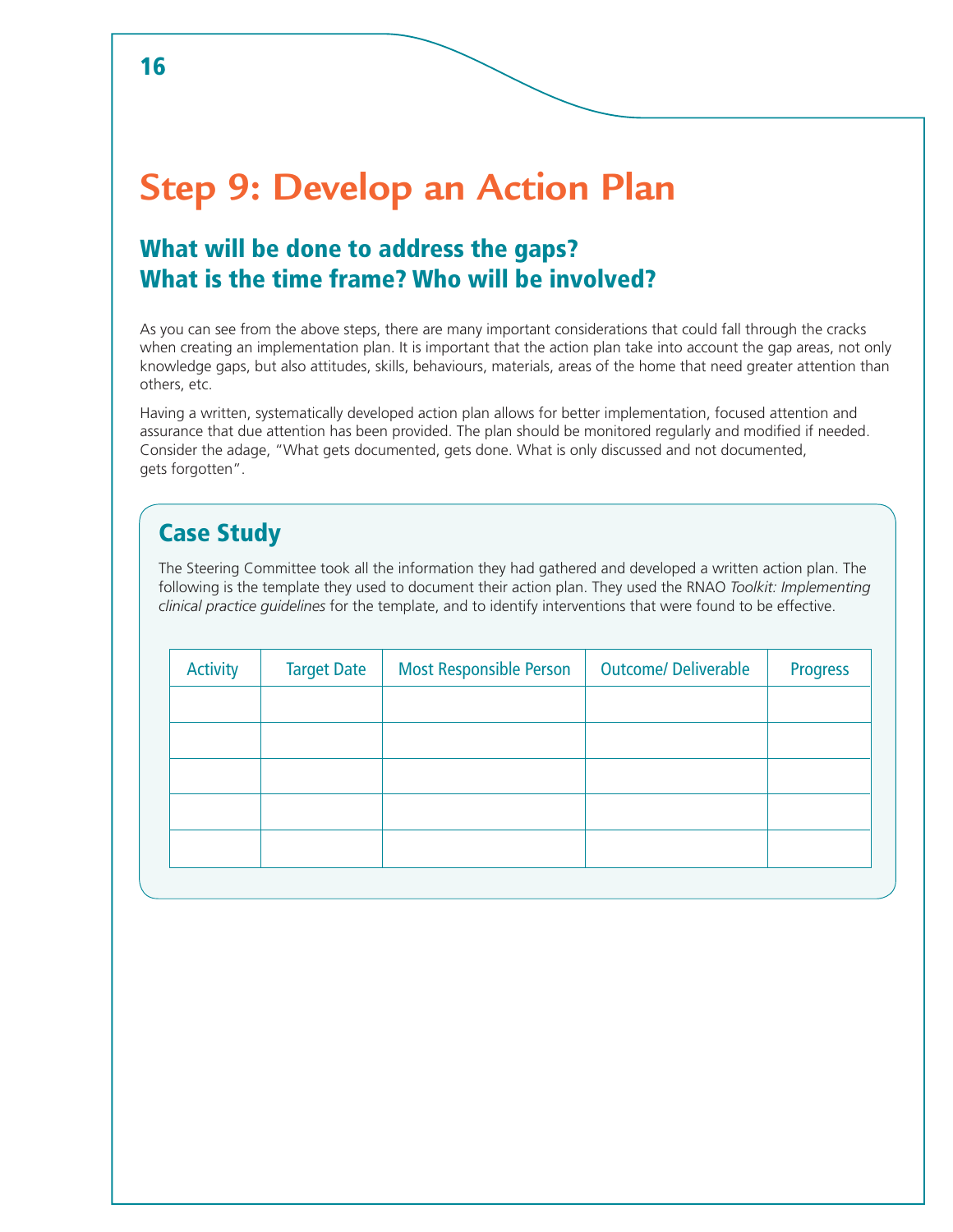### **Step 10: Measure the Results**

#### How will you know you have made any difference?

The RNAO best practice guideline has a section discussing indicators. This is a good starting place for development of any falls evaluation plan. Accessing evaluation support from external consultants, academic partners, doctoral students, etc. might be a good idea if the home does not have experience in this area. Nonetheless, there are simple strategies that can be used to measure the impact of the falls prevention initiative. The following are some evaluation questions and strategies to address each question?

#### Execution of the Implementation Plan

a) How well was the implementation plan executed? Was the action plan robust enough? Was the action plan followed? Were there any barriers or challenges to implementation of the action plan? Did the Steering Committee maintain focus on this initiative?

#### Organizational Capacity for Falls Prevention

- b) Were staff engaged in various phases of the implementation?
- c) How well prepared are staff in falls prevention?
- d) Do staff feel they can implement the falls prevention recommendations?

#### Reduction of Number of Falls in the Home

- e) What was the rate of falls in the home (broken down by units) before the falls prevention project was implemented?
- f) Did the falls prevention project impact on the falls rate in the home or by units?
- g) Rate of falls (total), rate of falls with minor, moderate, severe injuries, repeat falls, observed, and unobserved falls.

#### Case Study

The Steering Committee was very concerned that all the effort, time and resources spent on the falls prevention project would be in vain if they were not able to demonstrate any impact. It was therefore very important to institute a comprehensive evaluation program. They instituted a data collection system for three months before any significant implementation or communication strategy was established. They wanted to ensure that there was a valid baseline. They would then continue to use their evaluation plan and compare results against the baseline and conduct trend analysis by unit and across the home.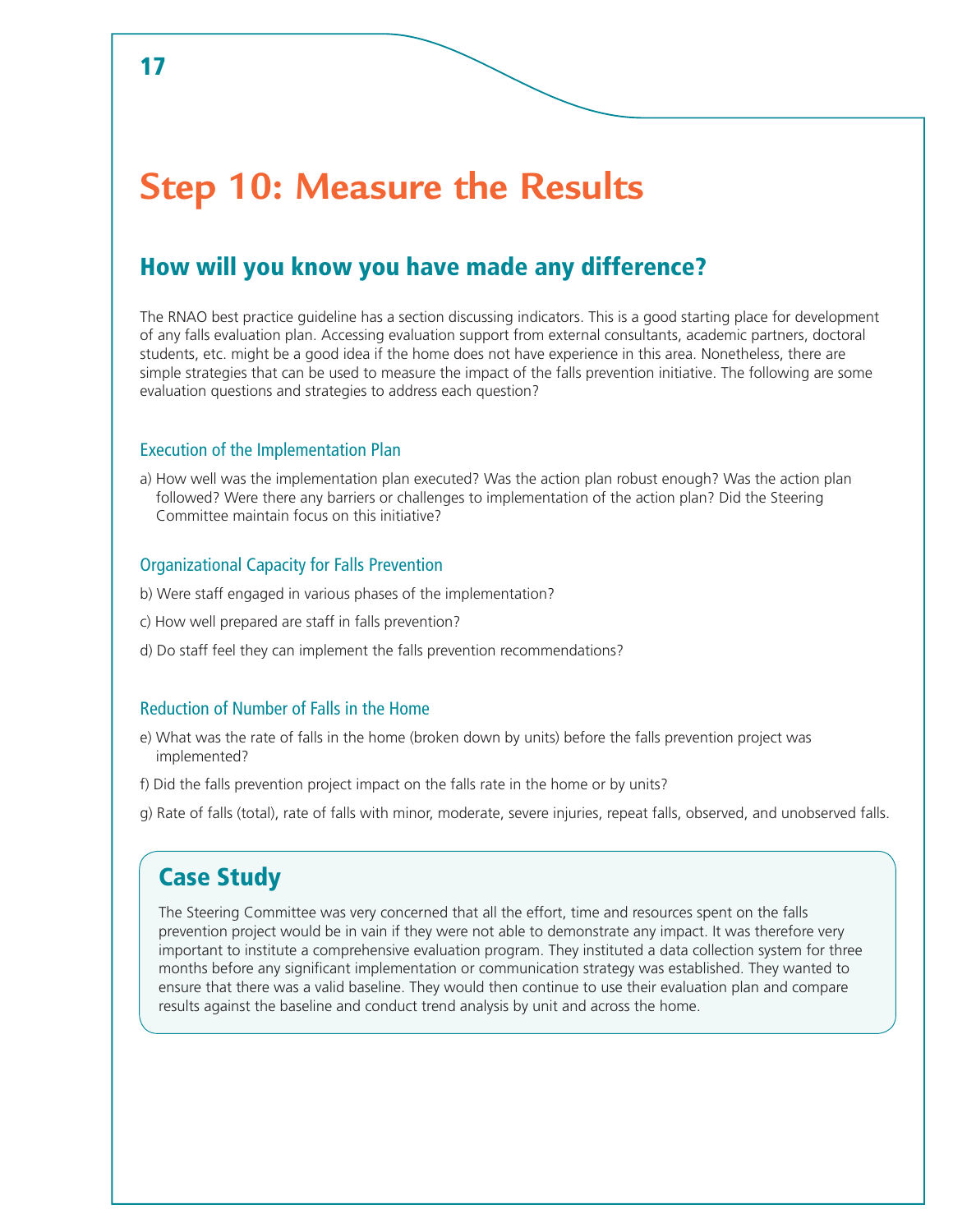## **Step 11: Support Just-in-Time Learning/Actions**

### Putting falls prevention strategies into daily practice.

To ensure sustainability of falls prevention interventions, it is important to create strategies that will support staff in their implementation efforts. It is well known that when staff face barriers to implementation, they will revert back to previous behaviours. When this type of situation occurs, staff lose faith in the intended change and are found to be more resistant to conducting other changes in the future. You will often hear staff say, "been there, done that".

#### Case Study

As mentioned earlier, the home had a late career nurse allocated to assist resident care units in their falls prevention efforts. One of the key roles she played was to spend time with staff in developing individualized resident fall prevention plans and to assist them when they were finding that the plan was not appropriate or needed to be modified. For example, she would walk around the units and offer to assist PSWs with transfers, toileting, etc. During these times, she would discuss with the PSWs how they felt the resident was responding to the falls prevention interventions; whether there were factors that had not been addressed, etc.

Some of the concrete changes or supports provided during these types of on-the spot supports were:

- A few PSWs were found to use the new ceiling slings with inappropriate sling sizes. These errors were easily corrected and the residents were found to feel more safe during transfers.
- An RN on one shift noted that she did not know what to discuss when they held post fall debriefings and felt unprepared for these meetings. As a result, these were not readily held and usual care proceeded. After some reassurance, the RN and the late career nurse devised a checklist of activities that needed to be addressed in the post fall debriefing meeting. The checklist included such things as gathering relevant data on the resident related to previous falls, timing of falls, what was occurring at the time, data on medications, behaviour, etc. In addition, the RN needed to assess what interventions were already being used, whether these were consistently used, effectiveness of the interventions, etc. The RN felt that this was assessment data that she could gather and bring to the discussion at the post-fall debriefing meeting.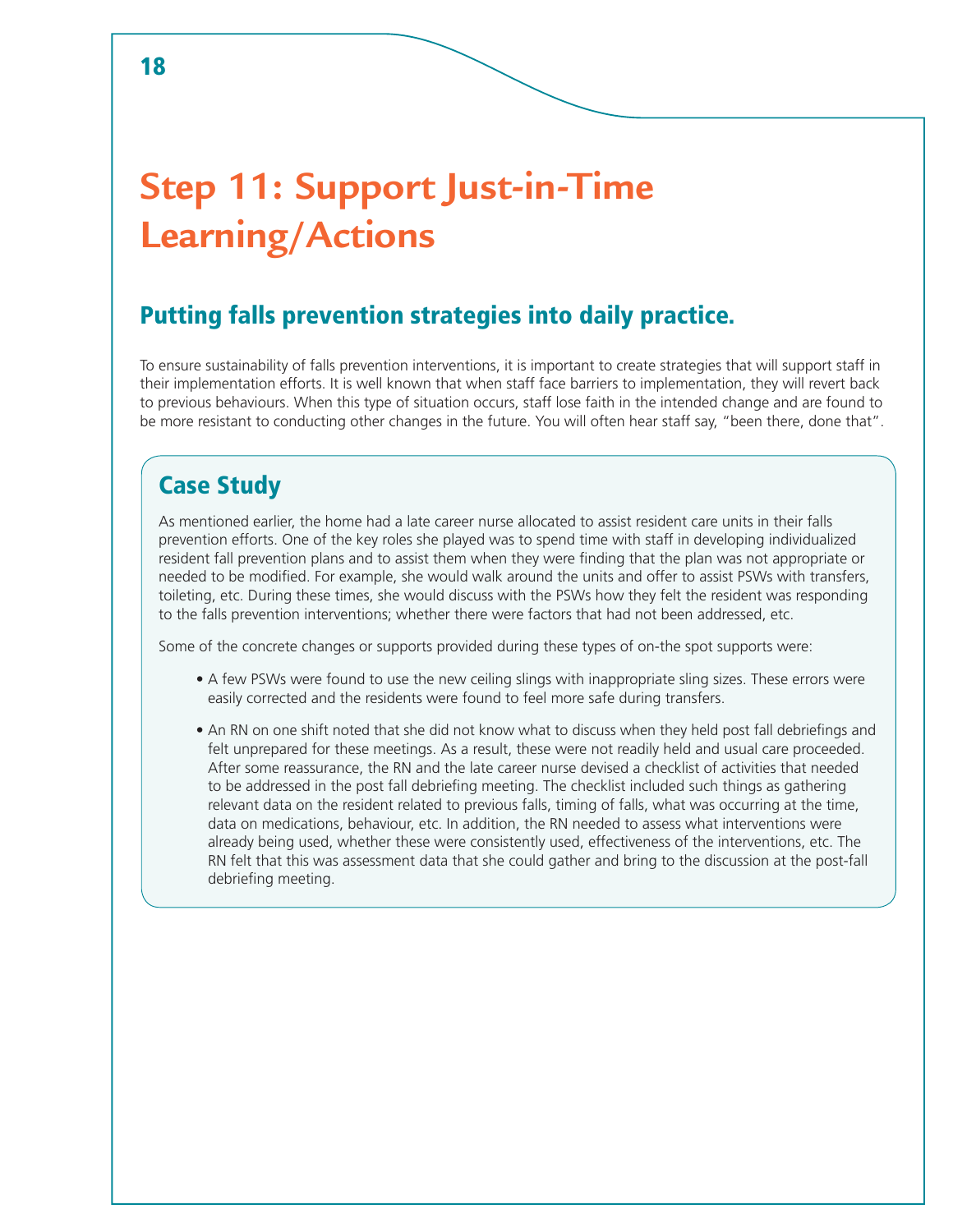## **Step 12: Sharing Best Practices in Falls Prevention**

Since resident fall prevention has been a long-standing concern in the long-term care industry, it is very important to create systems and processes for sharing each other's best practices or successes. There are many ways these communications can occur – some were discussed earlier:

- Best Practice Champions open houses
- Community and internal newsletters
- Seniors Resource website
- Publications and presentations
- Internally at in-services and best practice rounds; etc.

#### Case Study

While the falls prevention initiative was still underway, the home shared their project and results to date at a long-term care conference. They also attended a open house organized by the Long-Term Care Best Practice Coordinator and were provided with one table/booth to tell the story of their falls prevention strategy. This was an excellent way to share their lessons with others who were attending and were interested in falls prevention. Lots of "show and tell" type material was presented, and was enthusiastically received.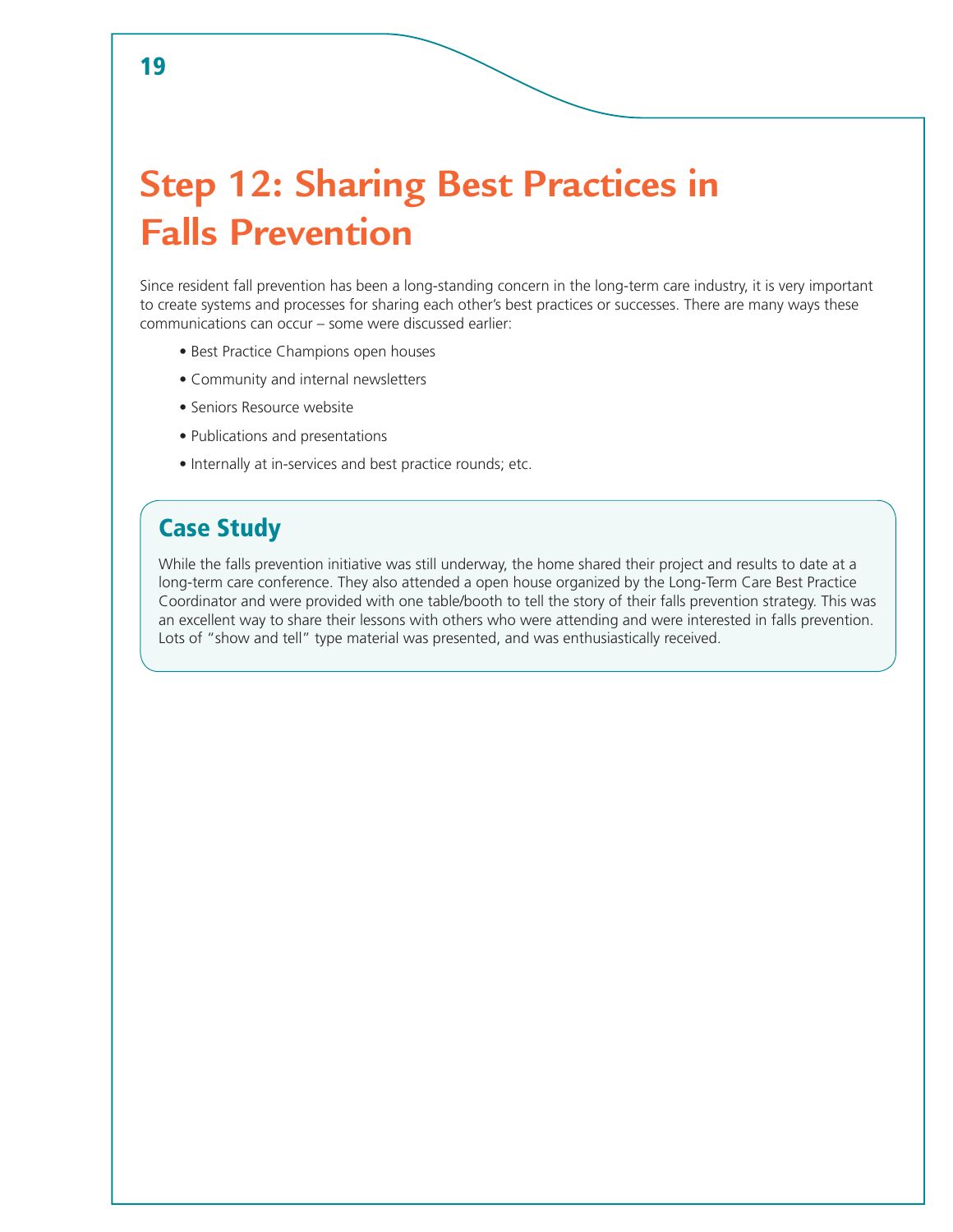#### 20

#### References

Registered Nurses' Association of Ontario. (2002). *Toolkit: Implementation of clinical practice guidelines*. Toronto, Canada: Registered Nurses' Association of Ontario.

Registered Nurses' Association of Ontario. (2005). *Prevention of Falls and Fall Injuries in the Older Adult.* (Revised). Toronto, Canada: Registered Nurses' Association of Ontario.

Registered Nurses' Association of Ontario. (2006). *Client Centered Care*. (Revised). Toronto, Canada: Registered Nurses' Association of Ontario.

Registered Nurses' Association of Ontario. (2006). *Collaborative Practice Among Nursing Team*. Toronto, Canada: Registered Nurses' Association of Ontario.